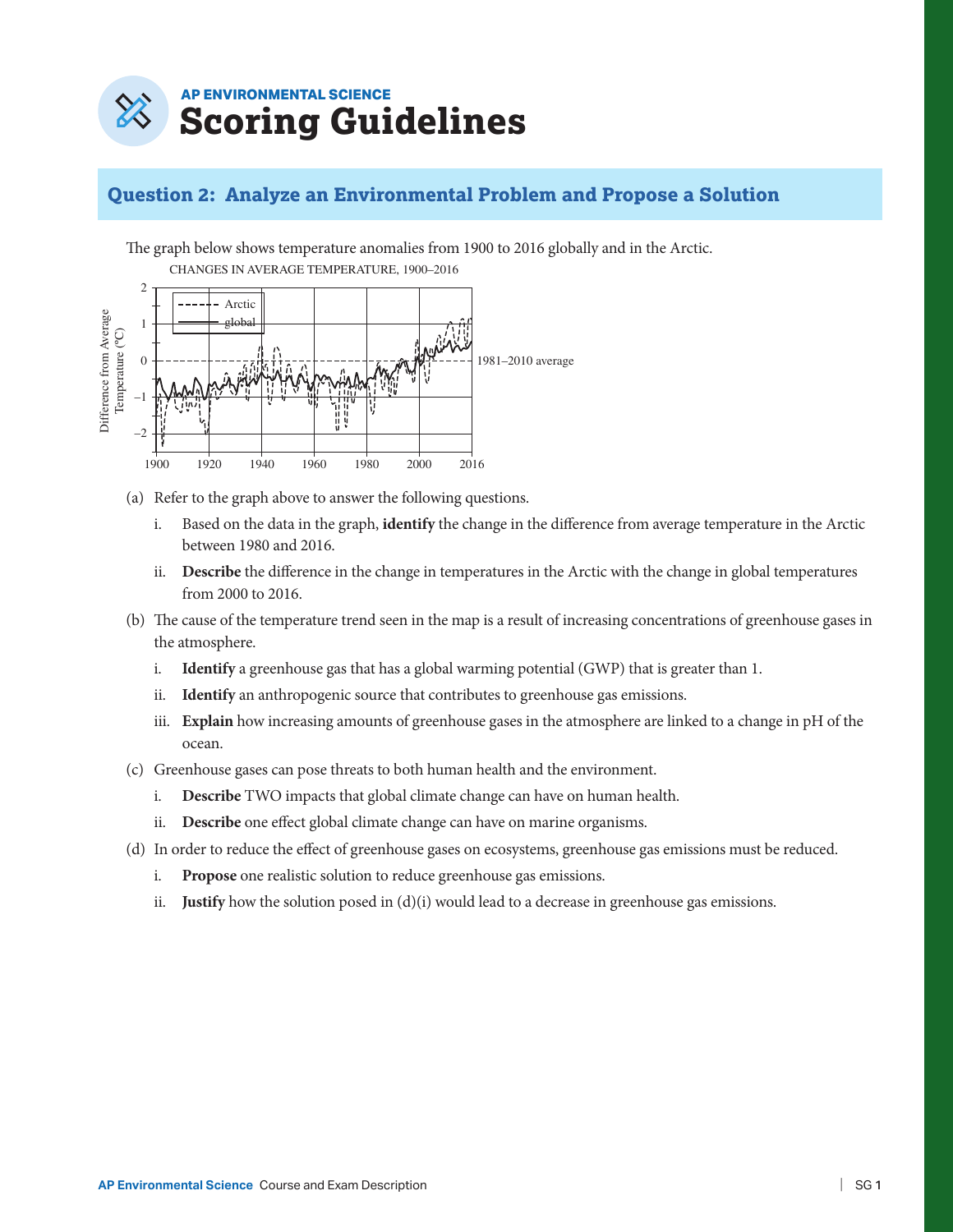## **Scoring Guidelines for Question 2: Analyze an Environmental Problem and Propose a Solution 10 points in the contract of the contract of the contract of the contract of the contract of the contract of the contract of the contract of the contract of the contract of the contract of the contr**

|     | <b>Learning Objectives: STB-4.D</b><br><b>STB-4.E</b><br><b>STB-4.F</b><br><b>STB-4.G</b><br><b>STB-4.H</b>                                                                                                                                                                                                                                                         |                                  |
|-----|---------------------------------------------------------------------------------------------------------------------------------------------------------------------------------------------------------------------------------------------------------------------------------------------------------------------------------------------------------------------|----------------------------------|
|     | <b>General Scoring Note</b>                                                                                                                                                                                                                                                                                                                                         |                                  |
|     | When scoring questions with multiple correct answers, only score the first response given.                                                                                                                                                                                                                                                                          |                                  |
| (a) | i. Based on the data in the graph, identify the change in the difference from average temperature in the<br>Arctic between 1980 and 2016.<br>Increased 1.5 degrees C                                                                                                                                                                                                | 1 point<br>5.A<br><b>STB-4.F</b> |
|     | ii. Describe the difference in the change in temperatures in the Arctic with the change in global<br>temperatures from 2000 to 2016.<br>The temperature is increasing/warming faster/at a greater rate in the Arctic.                                                                                                                                               | 1 point<br>5.B<br><b>STB-4.F</b> |
|     | Total for part (a)                                                                                                                                                                                                                                                                                                                                                  | 2 points                         |
| (b) | i. Identify a greenhouse gas that has a global warming potential (GWP) that is greater than 1.<br>Accept one of the following:<br>Chlorofluorocarbons (CFCs)/Hydrofluorocarbons (HFCs)<br>Methane $(CH_4)$<br>Nitrous Oxide ( $N_2$ O)                                                                                                                              | 1 point<br>1.A<br><b>STB-4.D</b> |
|     | ii. Identify an anthropogenic source that contributes to greenhouse gas emissions.<br>Accept one of the following:<br>Burning of fossil fuels<br>Deforestation/Land use changes<br>Livestock fermentation (methane release) and waste management<br>Use of CFCs in products such as refrigeration systems, air conditioners, and manufacturing<br>Use of fertilizer | 1 point<br>1.A<br><b>STB-4.D</b> |
|     | iii. Explain how increasing amounts of greenhouse gases in the atmosphere are linked to a change in pH of<br>the ocean.<br>Increased global temperature leads to increased ocean acidification because more $CO2$ is<br>absorbed by ocean waters which decreases the pH of the ocean water.                                                                         | 1 point<br>5.C<br><b>STB-4.H</b> |
|     | Total for part (b)                                                                                                                                                                                                                                                                                                                                                  | 3 points                         |
|     |                                                                                                                                                                                                                                                                                                                                                                     |                                  |

*continued on next page*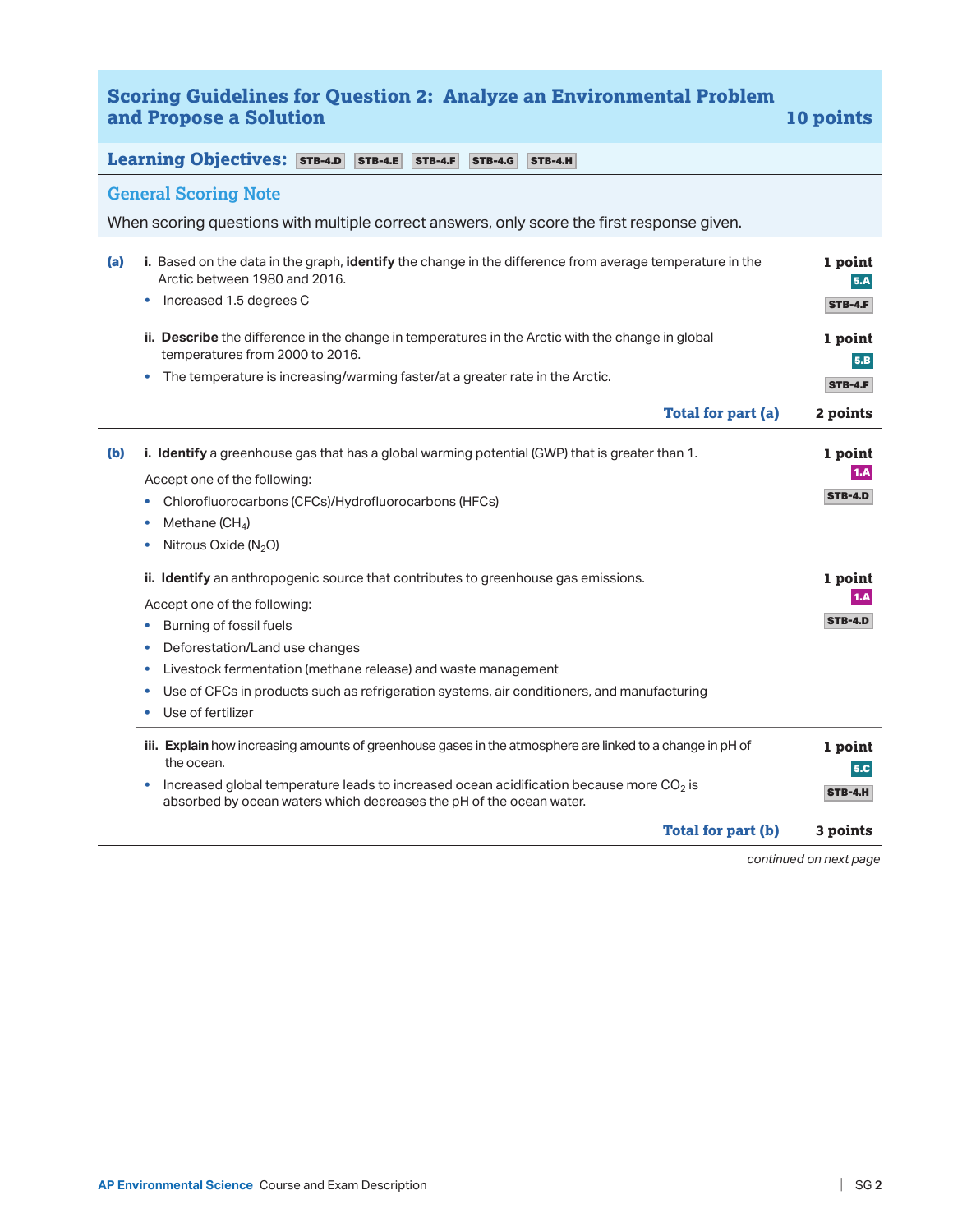| (c) | i. Describe TWO impacts that global climate change can have on human health.                                                                | 2 points       |
|-----|---------------------------------------------------------------------------------------------------------------------------------------------|----------------|
|     | One point each for the following (max 2):                                                                                                   | 7.A            |
|     | Increase in spread of vector diseases as habitat moves from tropics to poles.<br>٠                                                          | <b>STB-4.E</b> |
|     | Increase in algal blooms and waterborne diseases from increased water temperature.                                                          |                |
|     | Increase in exposure to extreme heat and cold/increase risk of illness and death from exposure to<br>increased extreme temperatures.        |                |
|     | Increase in chronic conditions (cardiovascular disease, respiratory disease, etc.) from prolonged<br>۰<br>exposure to temperature extremes. |                |
|     | Decrease in air quality leading to increased respiratory and cardiovascular diseases (i.e. asthma)<br>٠                                     |                |
|     | Decreased water quality leading to contact with contaminated drinking water/water used for<br>۰<br>recreation/water used for sanitation     |                |
|     | Decreased food security/disruption to available food/disruption to access to food.<br>$\bullet$                                             |                |
|     | ii. Describe one effect global climate change can have on marine organisms.                                                                 | 1 point        |
|     | Accept one of the following:                                                                                                                | 7.A            |
|     | Ocean warming can lead to loss of habitat for marine species.<br>۰                                                                          | <b>STB-4.G</b> |
|     | Ocean warming can alter metabolic rates (increase) for marine species.<br>٠                                                                 |                |
|     | Ocean warming can alter reproductive rates and sex ratios in certain species.                                                               |                |
|     | Ocean warming can cause coral bleaching/loss of algae within corals<br>۰                                                                    |                |
|     | Ocean warming may cause organisms, such as fish, to migrate toward the poles where water is cooler.<br>۰                                    |                |
|     | Total for part (c)                                                                                                                          | 3 points       |
| (d) | i. Propose one realistic solution to reduce greenhouse gas emissions.                                                                       | 1 point        |
|     | Accept one of the following:                                                                                                                | 7.E            |
|     | Use more energy efficient vehicles/decrease driving distances<br>٠                                                                          | <b>STB-4.H</b> |
|     | Decrease electricity use to decrease reliance on fossil fuels<br>٠                                                                          |                |
|     | Use less heat/less air conditioning to reduce amount of energy to heat/cool home.<br>۰                                                      |                |
|     | Switch from fossil fuel generated electricity to electricity generated from renewable sources<br>۰                                          |                |
|     | Harvest methane from landfills for energy generation                                                                                        |                |
|     | Sequester carbon through planting vegetation/reinjection<br>$\bullet$                                                                       |                |
|     | Decrease use of plastics/fertilizers/products that require fossil fuels for production                                                      |                |
|     | Decrease purchasing of products with plastic packaging                                                                                      |                |

**•** Reduce meat consumption/switch to a vegetarian or vegan diet

*continued on next page*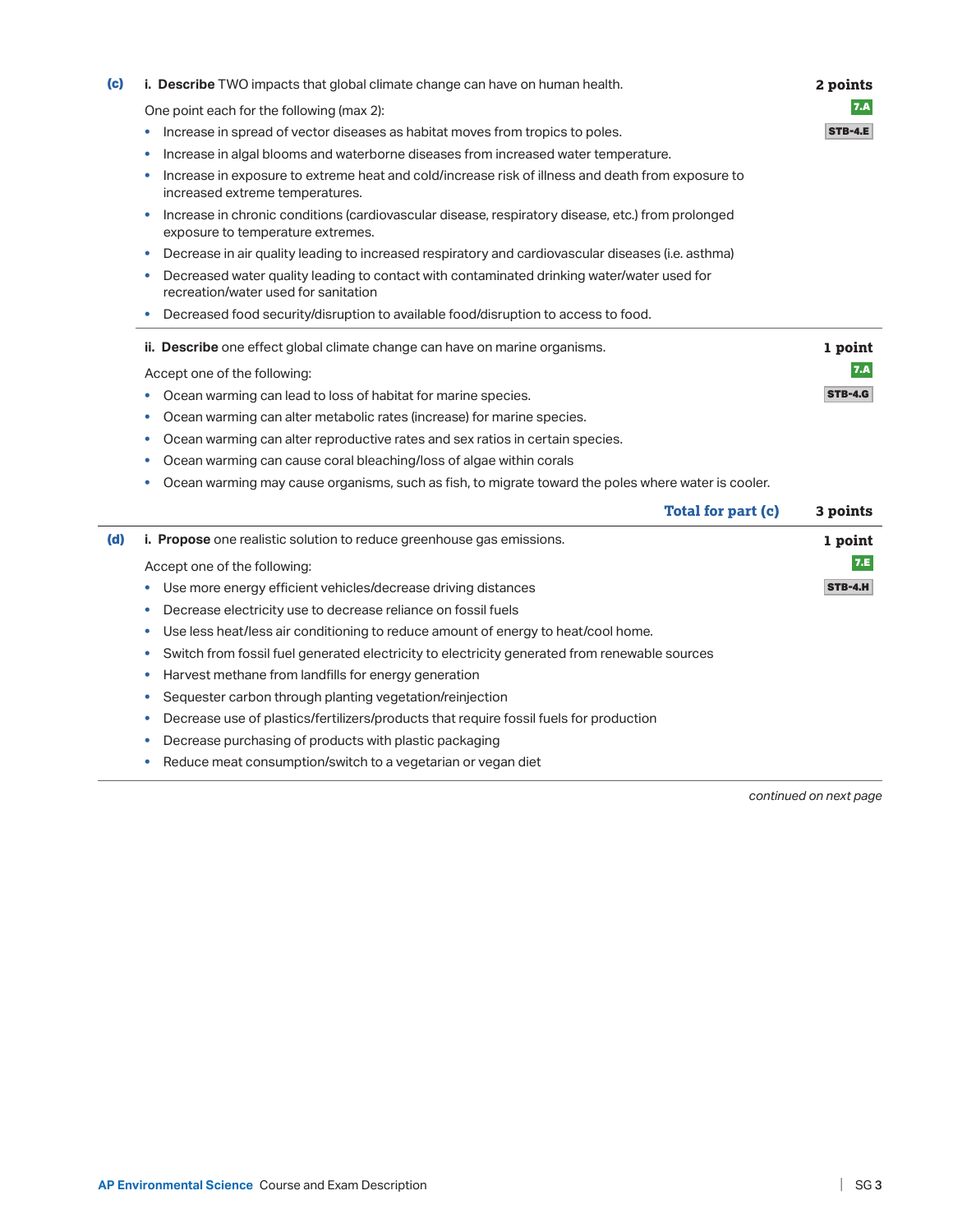**ii. Justify** how the solution posed in (d)(i) would lead to a decrease in greenhouse gas emissions.

Accept any of the following justifications.

| Solution proposed in (d)(i)                                                                            | Justification of how solutions will reduce greenhouse gas emissions                                                                                                                                                                                                                                                                                                                                            |  |  |
|--------------------------------------------------------------------------------------------------------|----------------------------------------------------------------------------------------------------------------------------------------------------------------------------------------------------------------------------------------------------------------------------------------------------------------------------------------------------------------------------------------------------------------|--|--|
| Use more energy efficient<br>vehicles/decrease driving<br>distances.                                   | Using more energy efficient vehicles or decreasing driving distances<br>٠<br>will decrease the amount of fossil fuels burned, which will decrease the<br>amount of greenhouse gases, such as carbon dioxide, released into<br>the atmosphere                                                                                                                                                                   |  |  |
| Use less heat/less air<br>conditioning to reduce<br>amount of energy to heat/<br>cool home.            | Decreasing the use of electric heat/air conditioning will decrease the<br>amount of fossil fuels burned for electricity generation, which will<br>decrease the amount of greenhouse gases, such as carbon dioxide,<br>released into the atmosphere                                                                                                                                                             |  |  |
| Decrease electricity use to<br>decrease reliance on fossil<br>fuels.                                   | Decreasing the use of electricity used will decrease the amount of<br>٠<br>fossil fuels burned for electricity generation, which will decrease the<br>amount of greenhouse gases, such as carbon dioxide, released into<br>the atmosphere                                                                                                                                                                      |  |  |
| Switch from fossil fuel<br>generated electricity to<br>electricity generated from<br>renewable sources | Renewable sources, such as solar or wind power, do not release<br>٠<br>greenhouse gases. Switching energy source will decrease the amount<br>of fossil fuels burned, which will decrease the amount of greenhouse<br>gases, such as carbon dioxide, released into the atmosphere                                                                                                                               |  |  |
| Harvest methane from<br>landfills for energy<br>generation                                             | The methane gas released from landfills can be collected and used for<br>٠<br>energy generation, which reduces the amount of methane released to<br>the atmosphere                                                                                                                                                                                                                                             |  |  |
| Sequester carbon through<br>planting vegetation/<br>reinjection                                        | Trees and other plans absorb carbon dioxide through photosynthesis<br>٠<br>which will decrease the amount of carbon dioxide in the atmosphere.                                                                                                                                                                                                                                                                 |  |  |
|                                                                                                        | Greenhouse gases, such as carbon dioxide and hydrogen sulfide, can<br>٠<br>be captured and injected into geothermal reservoirs, reducing the<br>amount of greenhouse gases in the atmosphere.                                                                                                                                                                                                                  |  |  |
| Decrease use of plastics/<br>fertilizers/products that<br>require fossil fuels for<br>production       | Products such as plastics and fertilizers are made using fossil fuels so<br>reducing in purchasing these products will decrease the demand for<br>fossil fuels in production, which decreases the amount of greenhouse<br>gases released into the atmosphere.                                                                                                                                                  |  |  |
|                                                                                                        | Plastics releases several greenhouse gases as they degrade.<br>٠<br>Purchasing fewer plastics will decrease the amount of plastics in<br>landfills and decrease the release of greenhouse gases into the<br>atmosphere during degradation.                                                                                                                                                                     |  |  |
| Decrease purchasing<br>of products with plastic<br>packaging                                           | Plastics releases several greenhouse gases as they degrade.<br>٠<br>Purchasing fewer plastics will decrease the amount of plastics in<br>landfills and decrease the release of greenhouse gases into the<br>atmosphere during degradation.                                                                                                                                                                     |  |  |
| Reduce meat consumption/<br>switch to a vegetarian or<br>vegan diet                                    | Raising livestock produce large amounts of greenhouse gas<br>٠<br>emissions, specifically methane (from gut fermentation).<br>Decomposition of manure from these operations also releases large<br>amounts of $CO2$ and/or methane so a reduction in meat consumption<br>or switching to a vegetarian or vegan diet could significantly reduce<br>the amount of greenhouse gasses emitted into the atmosphere. |  |  |

**Total for part (d) 2 points** 

**Total for question 2 10 points** 

**1 point**  7.F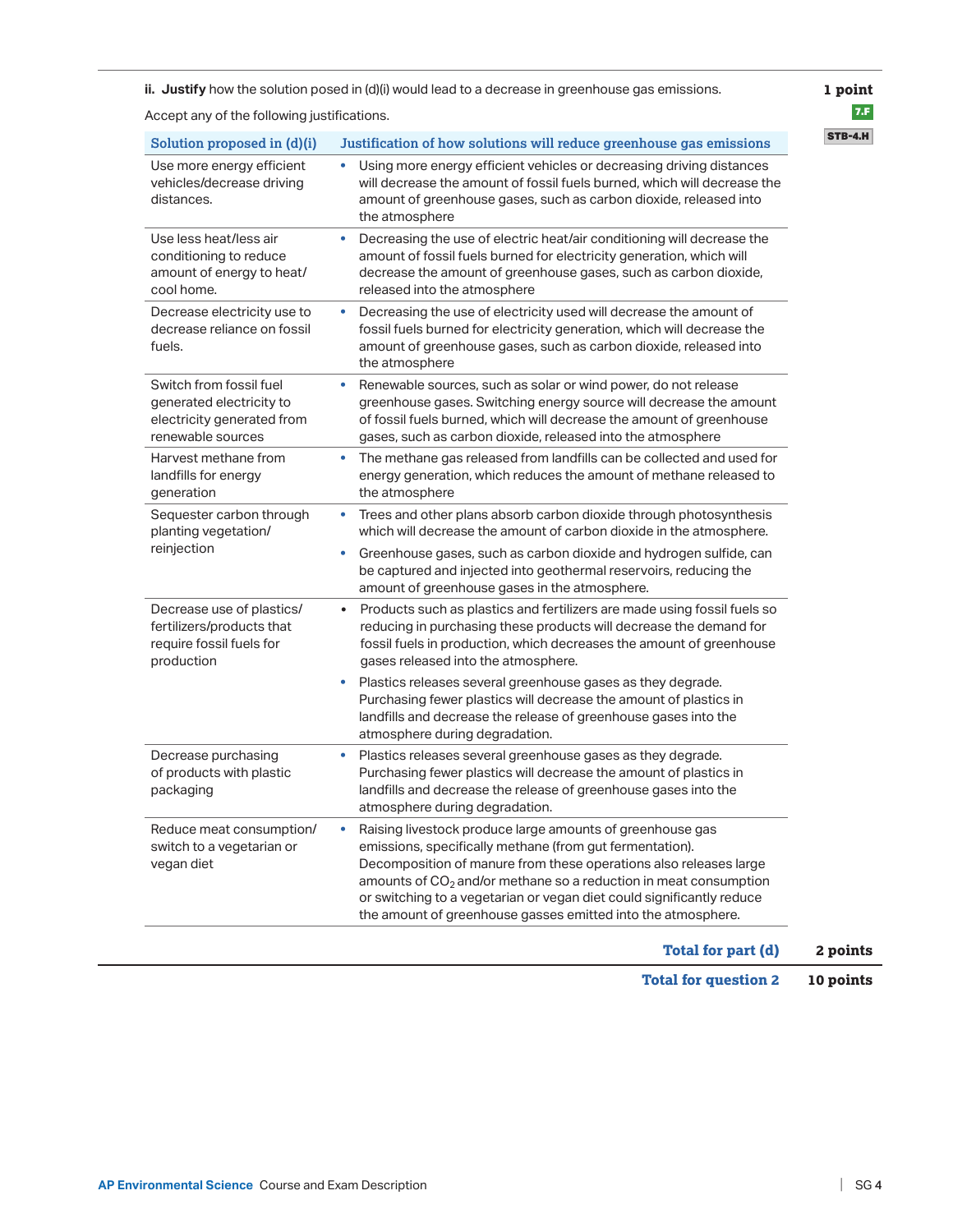## **Question 3: Analyze an Environmental Problem and Propose a Solution Doing Calculations**

An individual has decided to convert a grassy area on property to a large garden in order to grow food, primarily vegetables. The garden measures 50 meters in length by 7 meters in width.

- (a) **Describe** one environmental advantage of producing food locally.
- (b) Vegetable production in the garden was less than expected for the season.
	- i. **Identify** one soil property that affects crop production.
	- ii. The gardener applied a synthetic fertilizer to the garden for the next growing season. **Describe** one benefit of using synthetic fertilizer in the garden.
	- iii. A neighbor proposes using compost rather than a synthetic fertilizer on the garden, stating that composting is a more sustainable agricultural practice. **Justify** this claim.
- (c) The gardener finds a synthetic fertilizer with 34% nitrogen and a recommended application rate of 1 kg of nitrogen per 70.0 square meters. **Calculate** the number of kilograms of synthetic nitrogen fertilizer that should be spread on the garden area. **Show** your work.
- (d) The gardener also finds a local compost source with 2.5% nitrogen. **Calculate** the number of kilograms of compost that would need to be added to the garden to provide as much nitrogen as using the synthetic fertilizer. **Show** your work.
- (e) The price of a kilogram of synthetic fertilizer is \$3.11, while the price of a kilogram of compost is \$0.04. **Calculate** the savings to provide 1 kg of nitrogen per 70 square meters using compost rather than nitrogen. **Show** your work.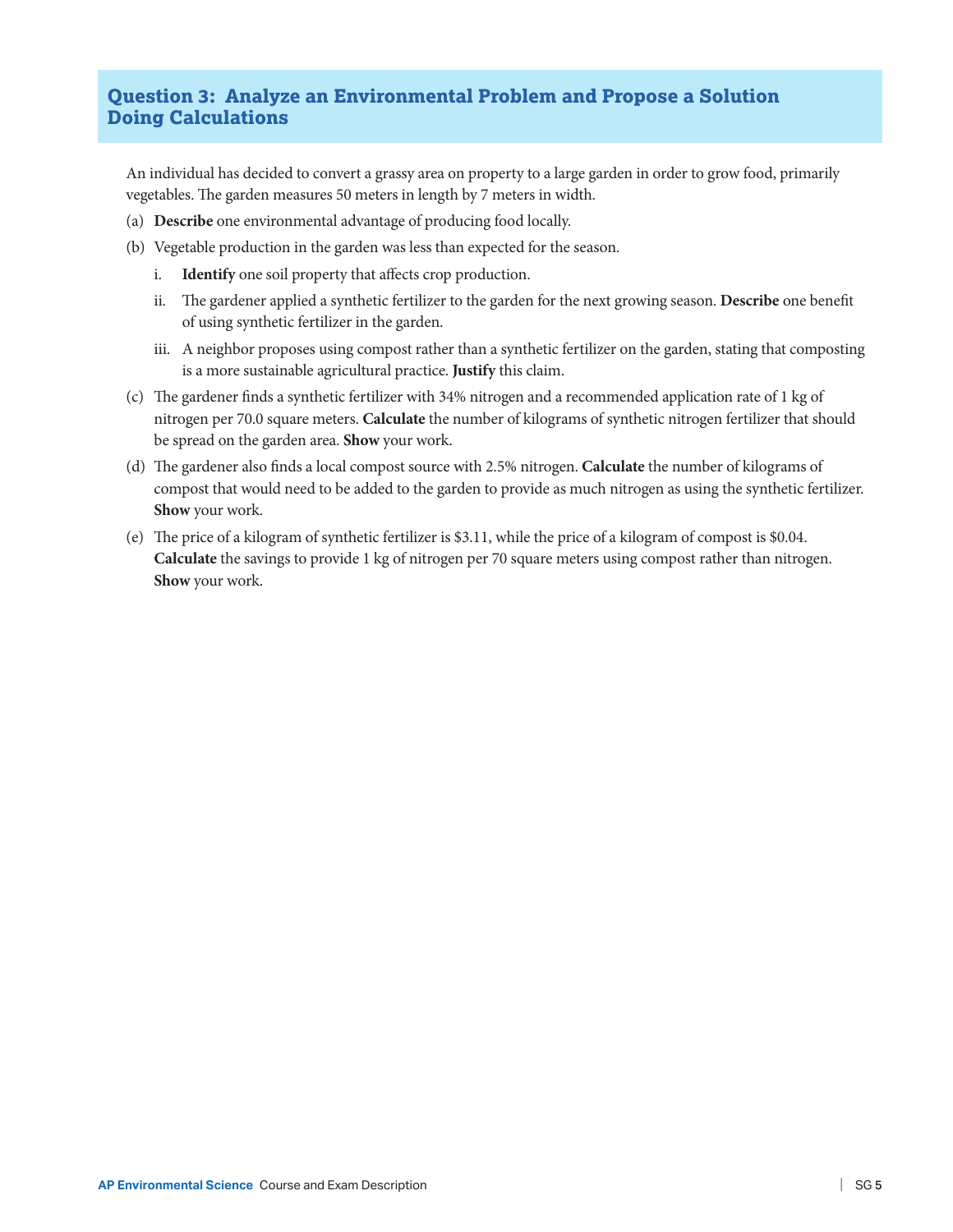| <b>Scoring Guidelines for Question 3: Analyze an</b><br><b>Environmental Problem and Propose a Solution Doing Calculations</b><br>5 points |                                                                                                                                                                                                                                                                                                                                                                                                                                                                                                                                                                                                                                                                                                                                                                                                                                                 |                                             |  |  |  |
|--------------------------------------------------------------------------------------------------------------------------------------------|-------------------------------------------------------------------------------------------------------------------------------------------------------------------------------------------------------------------------------------------------------------------------------------------------------------------------------------------------------------------------------------------------------------------------------------------------------------------------------------------------------------------------------------------------------------------------------------------------------------------------------------------------------------------------------------------------------------------------------------------------------------------------------------------------------------------------------------------------|---------------------------------------------|--|--|--|
| <b>Learning Objectives:</b><br><b>STB-1.A</b><br><b>STB-3.M</b><br><b>ERT-4.C</b><br><b>EIN-2.D</b>                                        |                                                                                                                                                                                                                                                                                                                                                                                                                                                                                                                                                                                                                                                                                                                                                                                                                                                 |                                             |  |  |  |
| (a)                                                                                                                                        | <b>Describe</b> one environmental advantage of producing food locally.<br>Accept one of the following:<br>reduced atmospheric $CO2$ emissions from fewer trucks transporting food<br>$\bullet$<br>reduced fossil fuel consumption from fewer trucks transporting food<br>٠<br>increased genetic diversity of crops/increased biodiversity<br>ability to improve soil quality and nutrients<br>٠<br>increased food security<br>Total for part (a)                                                                                                                                                                                                                                                                                                                                                                                                | 1 point<br>7.C<br><b>STB-1.A</b><br>1 point |  |  |  |
| (b)                                                                                                                                        | i. Identify one soil property that affects crop production.<br>Accept one of the following:<br>Soil texture<br>Organic matter content<br>pH<br>Water holding capacity                                                                                                                                                                                                                                                                                                                                                                                                                                                                                                                                                                                                                                                                           | 1 point<br><b>ERT-4.C</b>                   |  |  |  |
|                                                                                                                                            | ii. Describe one benefit of using synthetic fertilizer in the garden.<br>Accept one of the following:<br>The nutrients in synthetic fertilizers are readily available and can be taken up by the plant in a short<br>۰<br>period of time (days, not weeks).<br>Synthetic fertilizers are formulated to have a certain ratio of nutrients, so only the limited nutrient(s) can<br>be added to the soil.<br>Synthetic fertilizers are inexpensive and easily available                                                                                                                                                                                                                                                                                                                                                                            | 1 point<br>7.C<br><b>EIN-2.D</b>            |  |  |  |
|                                                                                                                                            | iii. A neighbor proposes using compost, rather than a synthetic fertilizer on the garden, stating that composting<br>is a more sustainable agricultural practice. Justify this claim.<br>Accept one of the following:<br>• Production of synthetic fertilizer production requires the burning of fossil fuels and composting does not<br>Compost maintains soil porosity, which limits runoff and synthetic fertilizers do not<br>٠<br>Compost reduces the amount of waste generated by using food scraps, paper, and yard wastes to<br>٠<br>create the organic fertilizer.<br>Composting reduces the amount of atmospheric methane since there is less food waste decomposing<br>۰<br>in landfills<br>Compost can be produced on site and does not require transportation (less CO <sub>2</sub> , less fossil fuel<br>$\bullet$<br>combustion) | 1 point<br>7.F<br><b>STB-3.M</b>            |  |  |  |
|                                                                                                                                            | Total for part (b)                                                                                                                                                                                                                                                                                                                                                                                                                                                                                                                                                                                                                                                                                                                                                                                                                              | 3 points                                    |  |  |  |

*continued on next page*